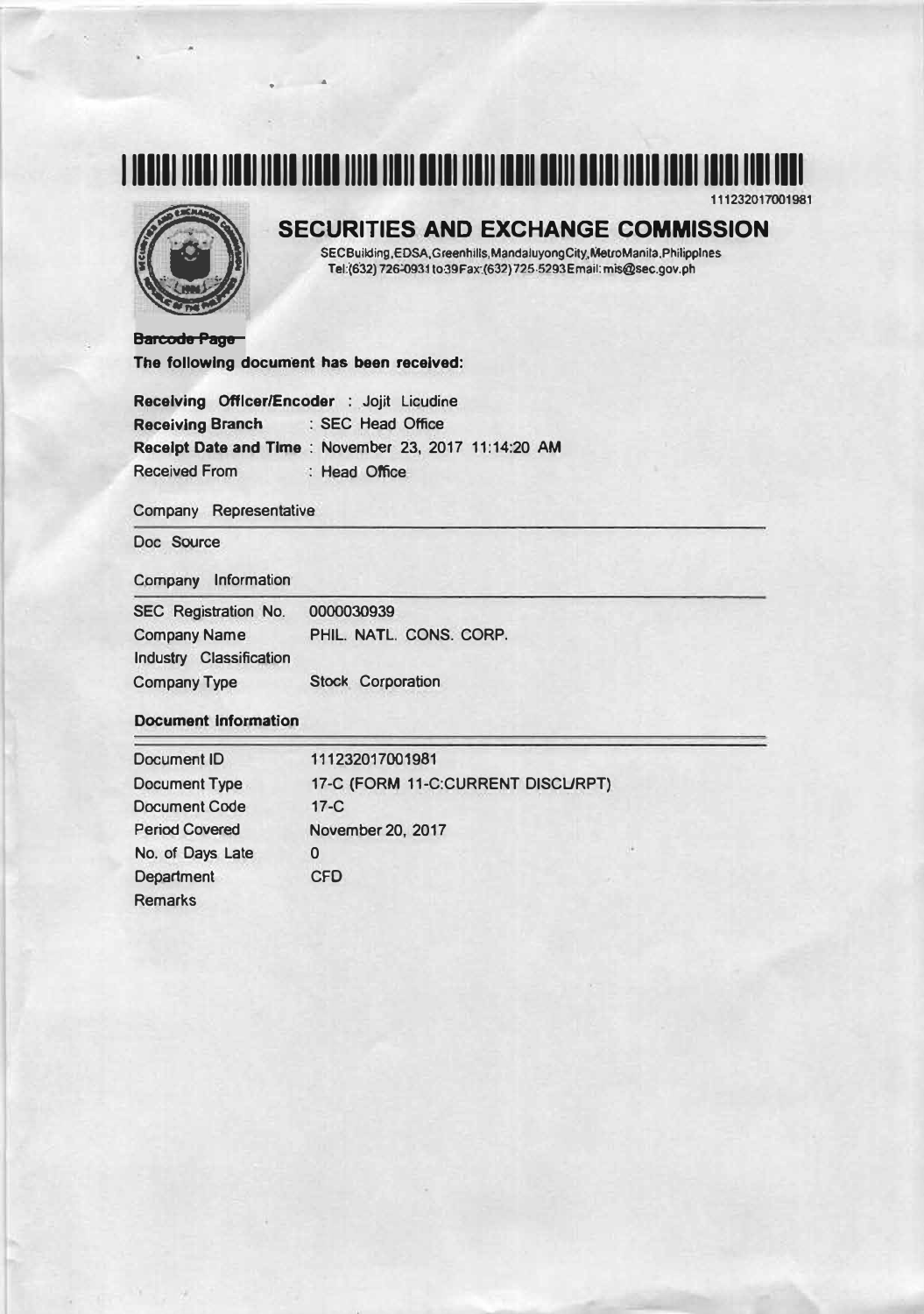**COVERSHEET** 





,.\_ '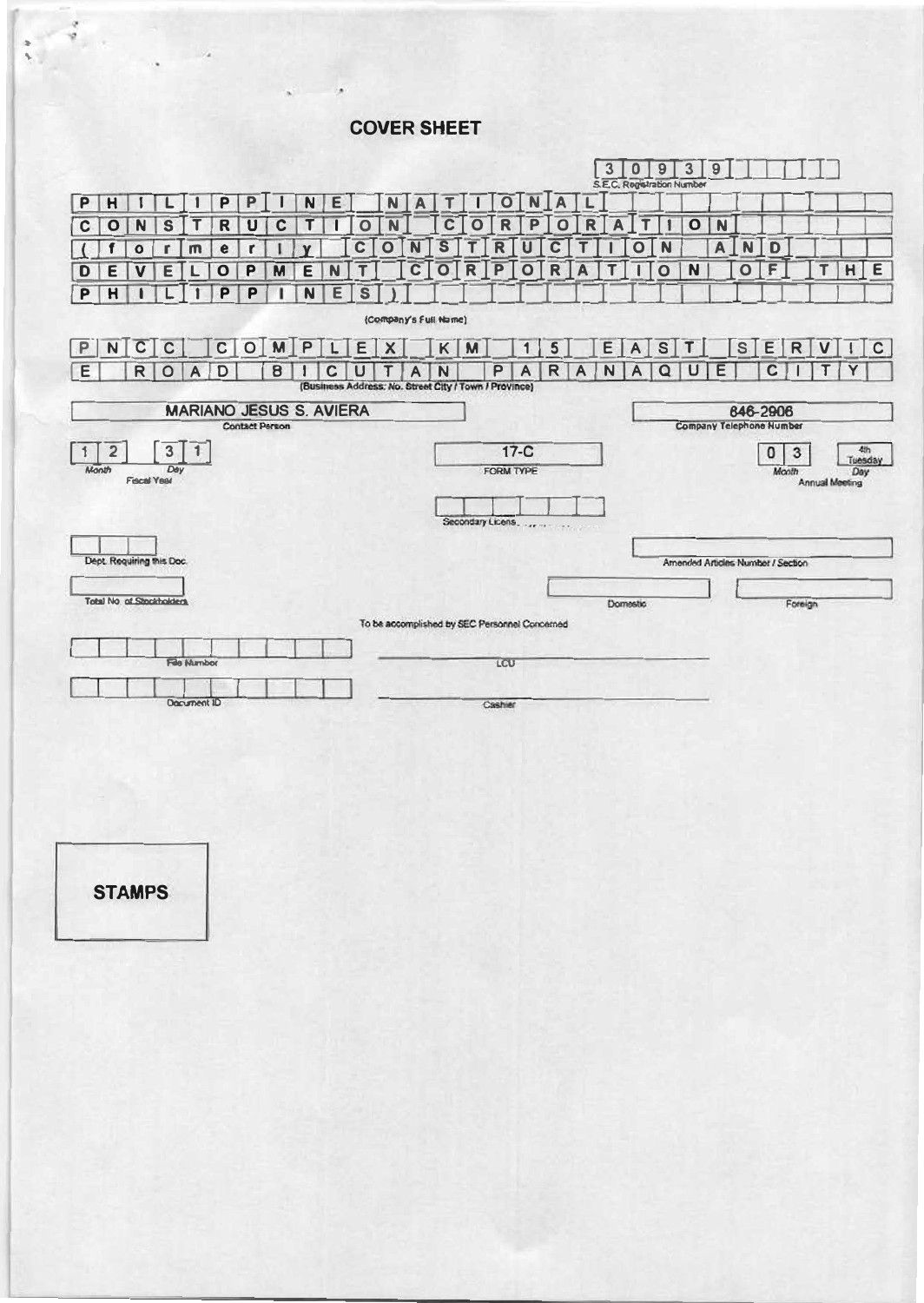## **PHILIPPINE NATIONAL CONSTRUCTION CORPORATION**

*(Company's Full Name)* 

PNCC Complex, Km. 15 East Service Road, Bicutan, Parañaque City

*(Company's Address)* 

**846-3045** 

*(Telephone Number)* 

December 31

.,  $\mathcal{L}$ 

**41n Tuesday of the month of March** 

*(Fiscal Year Ending) (month and day)* 

2066

**(Term Expiring On)** 

**SEC Form 17-C: Item 4. Resignation, Removal or Election of Registrant's Directors or Officer** 

*(Annual Meeting)* 

*(Form Type)* 

N.A.

*(Amendment Designation, if applicable)* 

N.A.

*(Period Ended Date)* 

N.A.

*(Secondary License Type and File Number)* 

**Cashier** 

**LCU** 

OTU **30939** 

**S.E.C Registration Number** 

**Central Receiving Unit** 

**File Number** 

**Document 1.0.**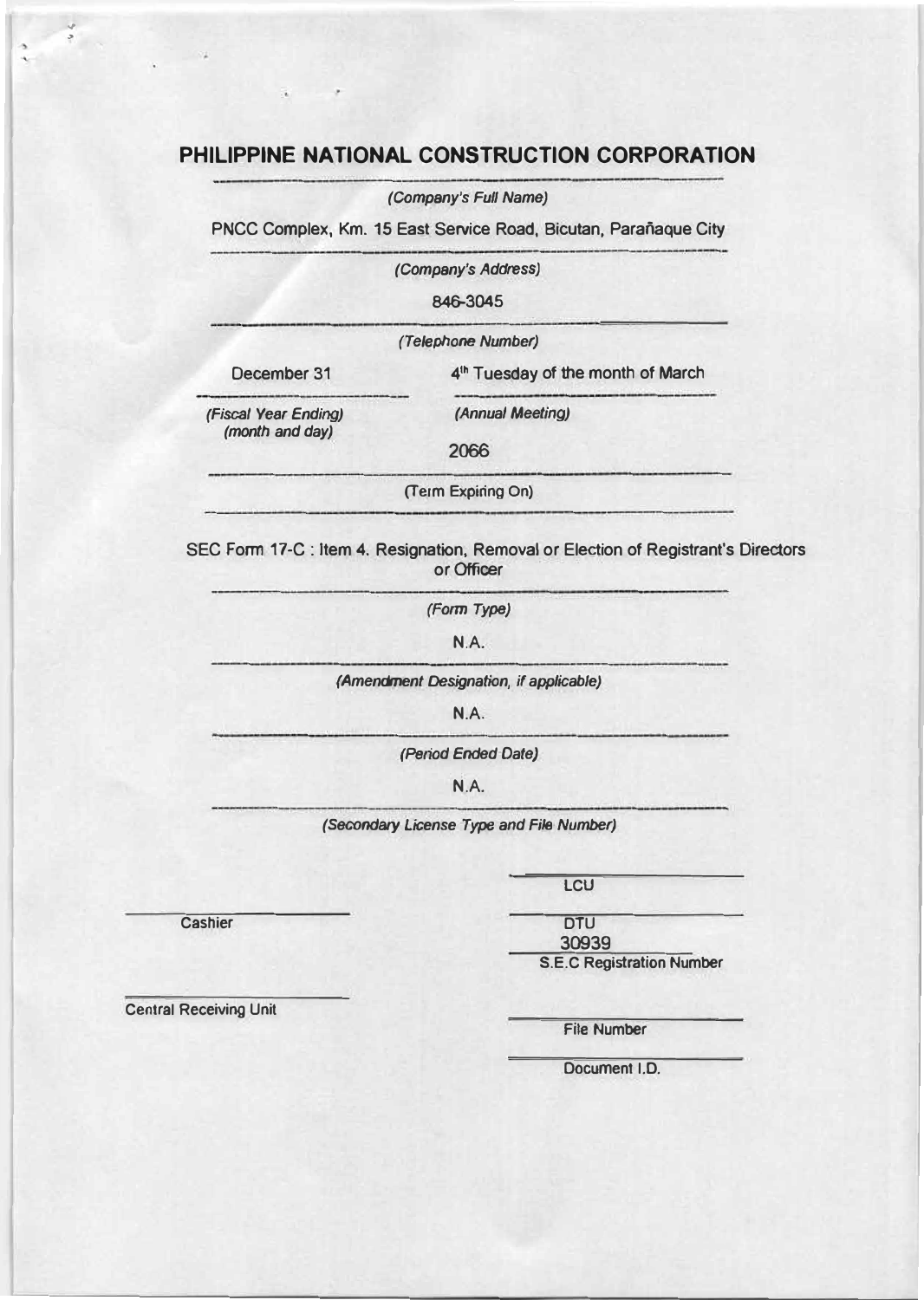#### **SECURITIES AND EXCHANGE COMMISSION**

#### **SEC FORM 17-C**

#### **CURRENT REPORT UNDER SECTION 17 OF THE SECURITIES REGULATION CODE AND SRC RULE 17.2(c) THEREUNDER**

#### **1. 20 November 2017 Date of Report (Date of earliest event reported)**

,

- **2. SEC Identification Number 30939 3. BIR Tax Identification No. 000-330-058--000**
- **4. PHILIPPINE NATIONAL CONSTRUCTION CORPORATION Exact name of issuer as specified in its charter**
- **5. Manila, Philippine.s ................ ,... 6 .** .\_! \_\_\_ **\_\_.! {SEC Use Only) Province, country or other jurisdiction of Industry Classification Code: incorporation**
- **7. PNCC Complex, Km 15, East Service Road, Bicutan Paraftaque City, Metro Manila ....**  Address of principal office **Postal Code**
- **8. (632) 846 30,45 lssuefs telephone number, induding area code**
- **9. NIA** Former name or former address, if changed since last report
- 10. Securities registered pursuant to Sections 8 and 12 of the SRC or Sections 4 and 8 of the RSA

**Title or Each Class** 

**Common** 

**Number of Shares of Common Stock Outstanding and Amount of Debt Outstanding 174,444,759** 

**11. Indicate the item numbers reported herein:**

**Item 4. Appointment of Atty. Mariano Jesµs s. Aviera as Corporate Secretary** 

**The Board in its special meeting dated 16 November 2017 appointed Atty. MARIANO JESUS S. A VIERA as Corporate Secretary** *Vice* **Atty. Francisco Domingo Pascua L. Salazar.**

**Attached is Atty. Aviera's Resume for reference.**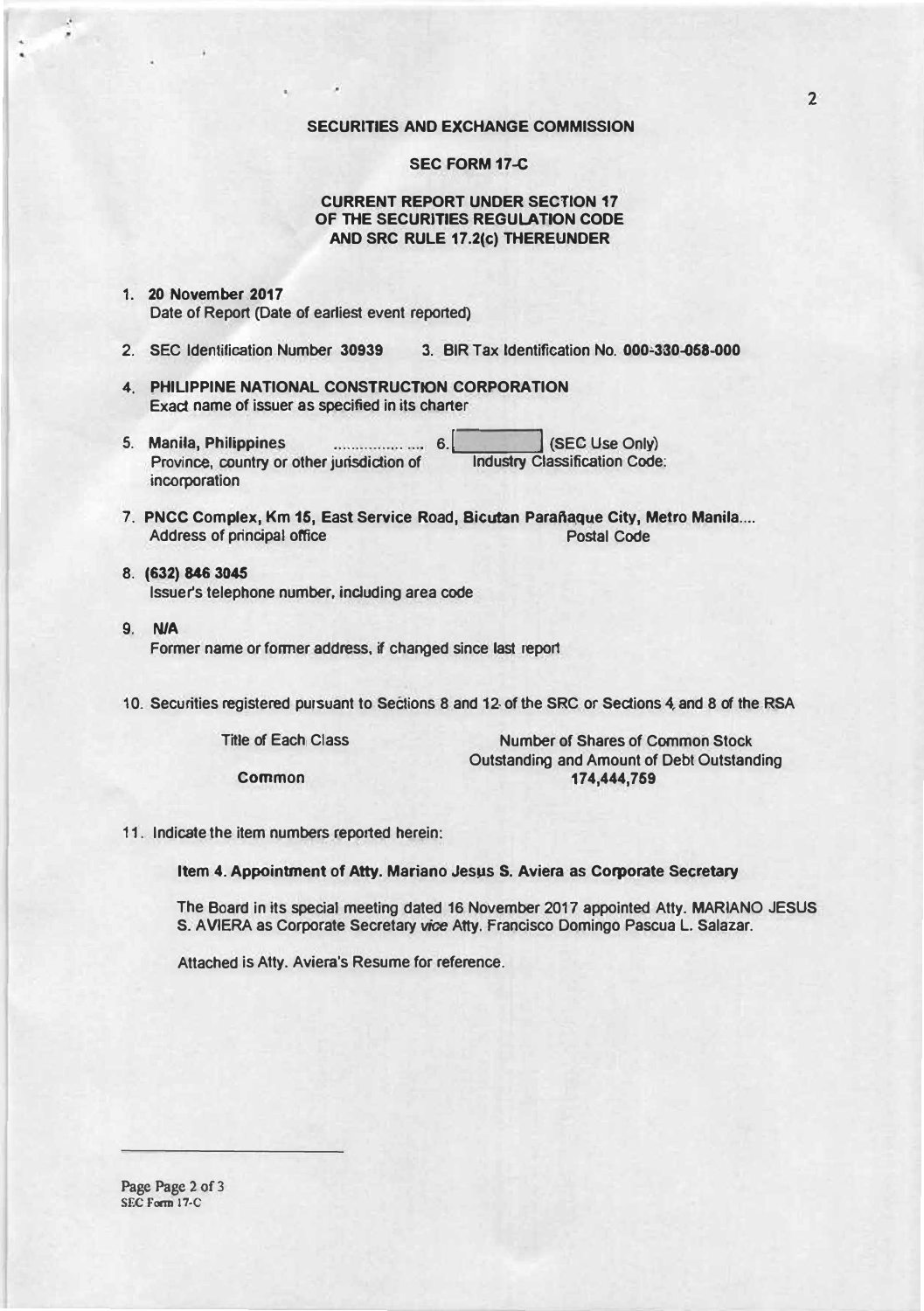#### **SIGNATURES**

**Pursuant to the requirements of the Securities Regulation Code, the Issuer has duly caused this report to be signed on its behalf by the undersigned hereunto duly authorized.** 

**PHILIPPINE NATIONAL CONSTRUCTION CORPORATION** 

**Issuer**  w **JANICE DAY E. ALEJANDRINO**<br>Compliance Officer

**Page Page 3 of 3 SEC Fonn 17-C** 

 $\epsilon$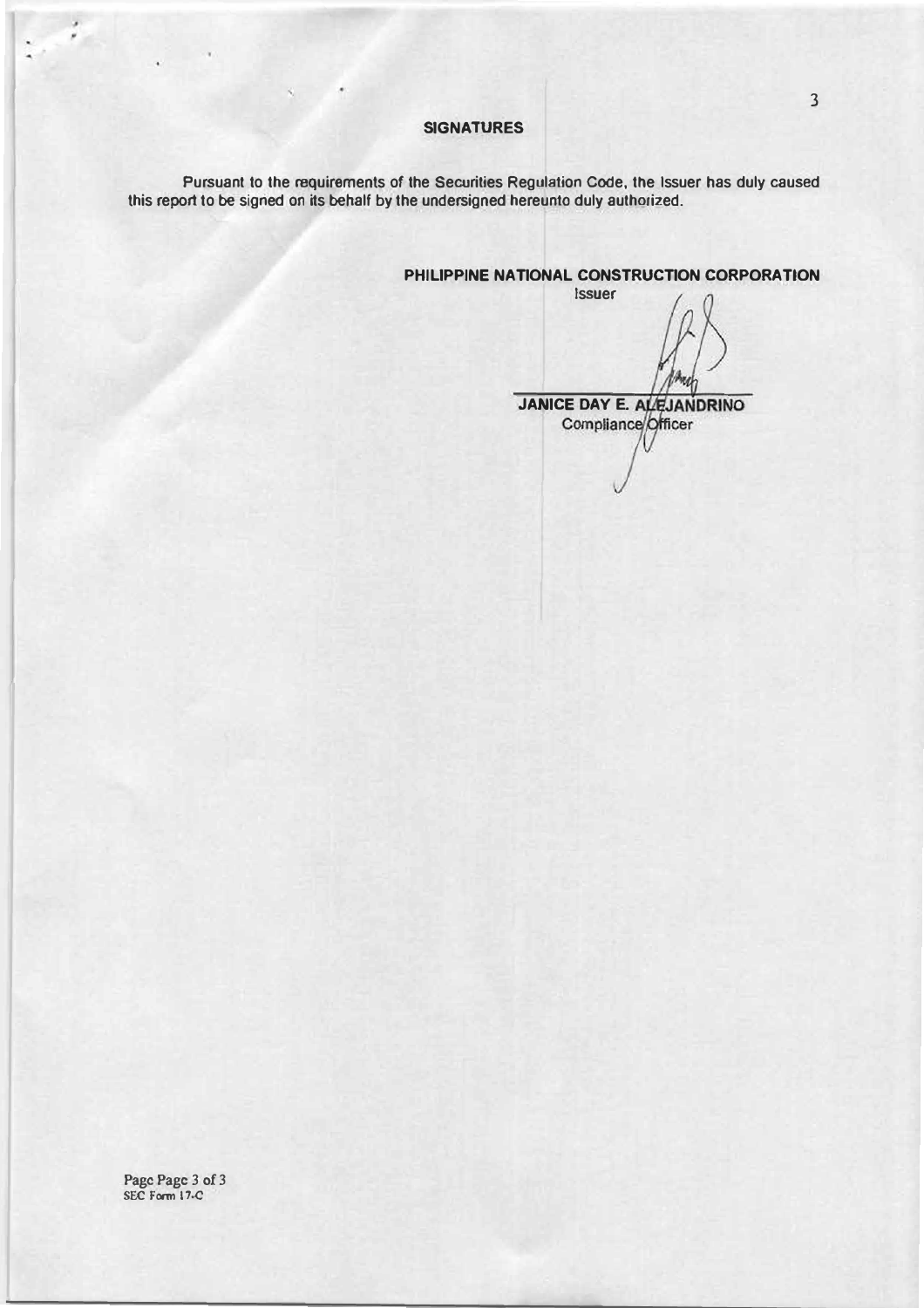#### **MARIANO JESUS S. AVERIA**

A lawyer by profession, Mr. Averia has been and is still engaged in active law practice. His legal exposure is varied, having been involved in the litigation of civil, criminal, commercial, and labor cases. As a practicing lawyer, Mr. Averia prevailed in, and was unanimously upheld by the Philippine Supreme Court, in the case entitled *"Senator Robert S. Jaworski vs. Philippine Amusement and Gaming Corp. et al.", now reported in the* Supreme Court Reports Annotated, Volume 419 SCRA 317. In the later case of *"U-Bix Corporation vs. Projexx Creator, Inc. et al",* Mr. Averia again prevailed in the Supreme Court as counsel for Respondent Projexx Creator, Inc. which is now reported in 566 SCRA 284-289.

Mr. Averia is currently a partner of Agcaoili & Associates and is the retained counsel of various business entities engaged in trading, banking, securities, and business process outsourcing (BPO).

The Library of Library

the state of the state of the state of

### **EDUCATIONAL BACKGROUND:**

The first and the state of the state of

**ALL DESCRIPTION** 

...

ELEMENTARY: St. Paul's College of llocos Sur; 1966 to 1973 HIGH SCHOOL: Immaculate Conception Minor Seminary; 1973 to 1977 COLLEGE: University of Santo Tomas; 1977 to 1981 (A.B Political Science) BACHELOR OF LAWS: Ateneo de Manila College of Law; 1981 to 1983 (1<sup>st</sup> & 2<sup>nd</sup> year law proper)

University of Santo Tomas; 1985 to 1988 (3**rd** & 4 **th** year law proper)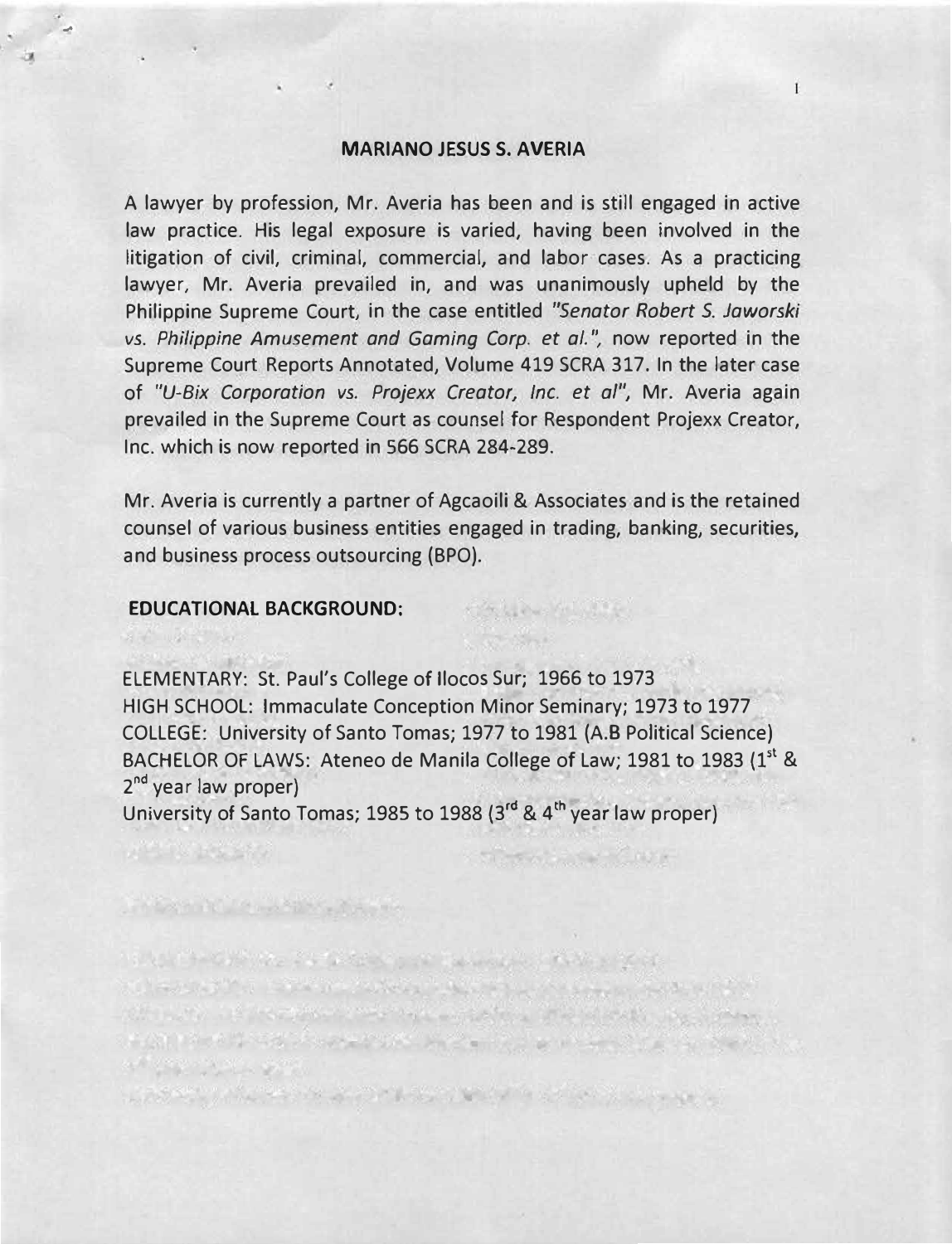#### **WORK EXPERIENCES:**

➔

,  $\mathcal{L}$ 

College Instructor: St. Paul's College of llocos Sur; 1983 to 1985

Legal Aide/ Legal Officer: Department of Education, Culture & Sports; 1988 to May 1990

Associate Lawyer: Singson Valdez Law Office; June 1990 to June 1992

Legislative Staff Officer; Office of Senator Freddie N. Webb; July 1992 to January 1993

Consultant; Office of Senator Freddie N. Webb; February 1993 to August 1996

In-House Counsel; Viron Transportation Company Inc.; January 1993 to September 1995

Chief-of-Staff; Office of Congressman Abdullah S. Mangotara; September 1996 to June 30, 1998

Junior Partner; Delos Reyes Bonifacio Law Office; September 1995 to December 2000;

Committee Secretary - Senate Committee on Tourism chaired by Senator Robert S. Jaworski; August 1998 to July 1999;

Committee Secretary - Senate Committee on Environment & Natural Resources chaired by Senator Robert \$. Jaworski; August 1999 to January 2001.

Partner, Agcaoili & Associates; October 2001 to present.

## **INTERNATIONAL SEMINARS/ MISSIONS ATTENDED:**

Member: Philippine Congressional delegation that lobbied for the approval in U.S Congress of the Filipino-American Veterans Equity Bills - USA; June 1996

**GOVERNMENT EXAMINATIONS TAKEN:**